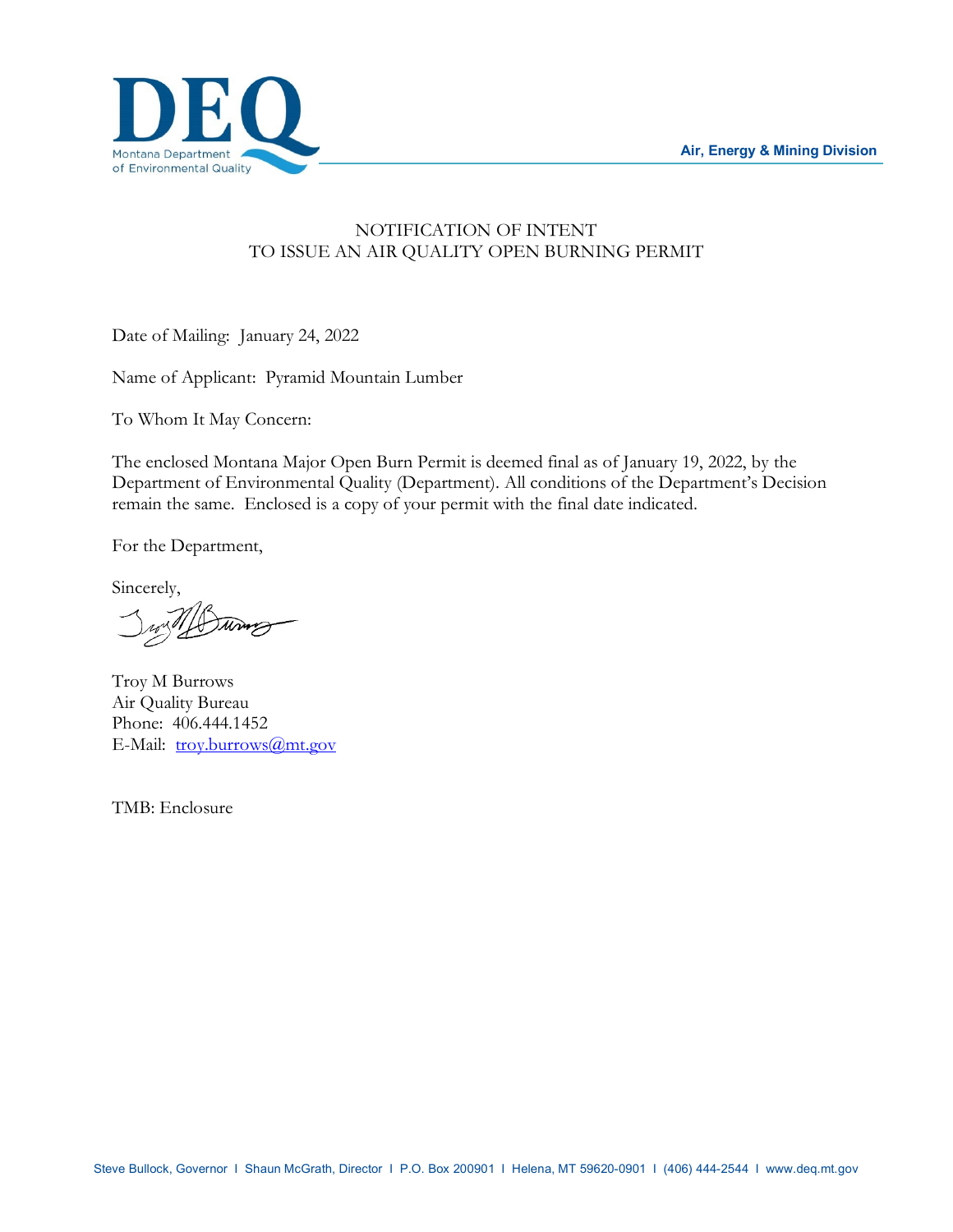## **Montana Air Quality Major Open Burning Permit**

Issued To: Pyramid Mountain Lumber P.O. Box 549 Seeley Lake, MT 59868 406-677-2201 gsanders@pyramidlumber.com Permit #: SM-0006 Permit Application Received: 1/3/2022 Department Decision on Application: 1/4/2022 Permit Final: 01/19/22 Expiration Date: 01/01/23

An air quality major open burning (MOB) permit is hereby issued to Pyramid Mountain Lumber pursuant to the Administrative Rules of Montana (ARM) 17.8.601, *et seq*. under the following terms and conditions:

Section I: Permitted Activities

Pyramid Mountain Lumber, hereafter referenced to as the permittee, is permitted to conduct prescribed wildland open burning activities in Montana in which descriptions have been provided to the Department of Environmental Quality (Department). Planned, scheduled management-ignited burn descriptions shall be submitted to the Department prior to any burn. All burns must be conducted in accordance with this MOB permit.

While not an enforceable condition of this permit, for major open burners that are members of the Montana/Idaho Airshed Group, all burns must be submitted to the Monitoring Unit of the Montana/Idaho Airshed Group in accordance with the Smoke Management Unit's Operations Guide. All burns must be approved through a coordinated effort between the Department and the Montana/Idaho Airshed Group.

- Section II: Limitations and Conditions
	- A. Emission Limitations and Control Requirements
		- 1. Anyone conducting burning for their own use, as a service to an unrelated entity, or burning conducted by proxy, shall comply with Best Available Control Technology (BACT) during ignition and throughout the duration of burning (ARM 17.8.610(4)(a). BACT is accomplished by employing such techniques and methods that may include  $(ARM 17.8.601(1)(a))$ :
			- a. Scheduling of burning during periods and seasons of good ventilation;
			- b. Utilizing dispersion forecasts and predictive modeling results to schedule burns so that the smoke impacts are minimized;
			- c. Limiting the amount of burning to be performed during any one time;
			- d. Using ignition and burning techniques which minimize smoke production;
			- e. Selecting fuel preparation methods that will minimize dirt and moisture content;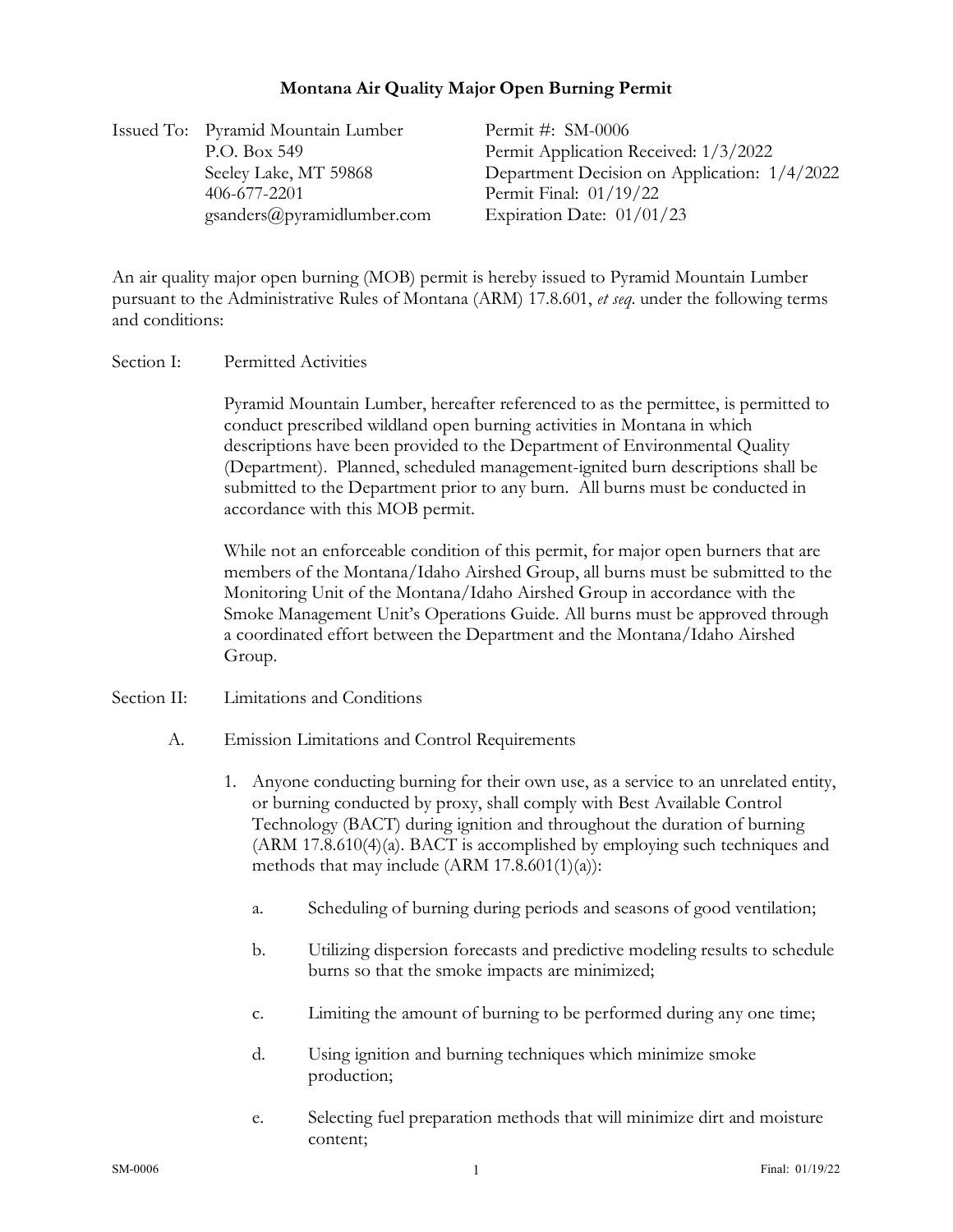- f. Promoting fuel configurations which create an adequate air to fuel ratio;
- g. Prioritizing burning such that air quality impacts are minimized and assigning control techniques accordingly;
- h. Promoting alternative treatments and uses of materials to be burned; and
- i. Selecting sites that will minimize smoke impacts.
- 2. Permittee shall not burn prohibited materials as listed in ARM 17.8.604. Prohibited materials include, but are not limited to, garbage; building demolition waste; Styrofoam and other plastics; rubber materials; treated lumber and timbers; and dead animals or dead animal parts. Consult ARM 17.8.604 for an expanded list of prohibited materials (ARM 17.8.604).
- 3. Permittee shall only conduct burning for the purposes of hazard reduction, site preparation for regeneration, range improvement, wildlife habitat improvement, control of forest pests and diseases, and any other accepted silvicultural practice (ARM 17.8.601(8)).
- 4. Permittee shall notify the fire control authority having jurisdiction in the area of burning/events prior to ignition. An additional fire safety permit may be required from the appropriate fire control authority (ARM 17.8.610(4)(b)).
- 5. Permittee shall have appropriate fire control available during the course of burning (ARM 17.8.601(1)(a).
- 6. All burning conducted under this MOB permit shall be done in a manner such that no public nuisance is created. Section 27-30-101, Montana Code Annotated (MCA) defines nuisance as anything which is injurious to health, indecent or offensive to the senses, or an obstruction to the free use of property, so as to interfere with the comfortable enjoyment of life or property, or which unlawfully obstructs the free passage or use, in the customary manner, of any navigable lake, river, bay, stream, canal, or basin or any public park, square, street, or highway. Enforcement of this requirement would likely reside outside of the Department (MCA 27-30.101 and ARM 17.8.610(4)(b)).
- <span id="page-2-0"></span>7. During the period of September 1 through November 30 and prior to conducting burning, Permittee shall obtain dispersion and air quality information. The Department's message for the day can be obtained by reviewing the meteorology section of [www.burnclosures.mt.gov.](http://www.burnclosures.mt.gov/) The permittee may also obtain further information from [www.smokemu.org.](http://www.smokemu.org/) Pursuant to ARM 17.8.601, the Permittee may call the Department toll-free (1-800-225-6779) to check for open burning restrictions, however, these restrictions are simplified for the minor burner audience. Review of the meteorology section of [www.burnclosures.mt.gov](http://www.burnclosures.mt.gov/) provides further information regarding the basis for the Department's message for the day (ARM 17.8.601(1)(b)).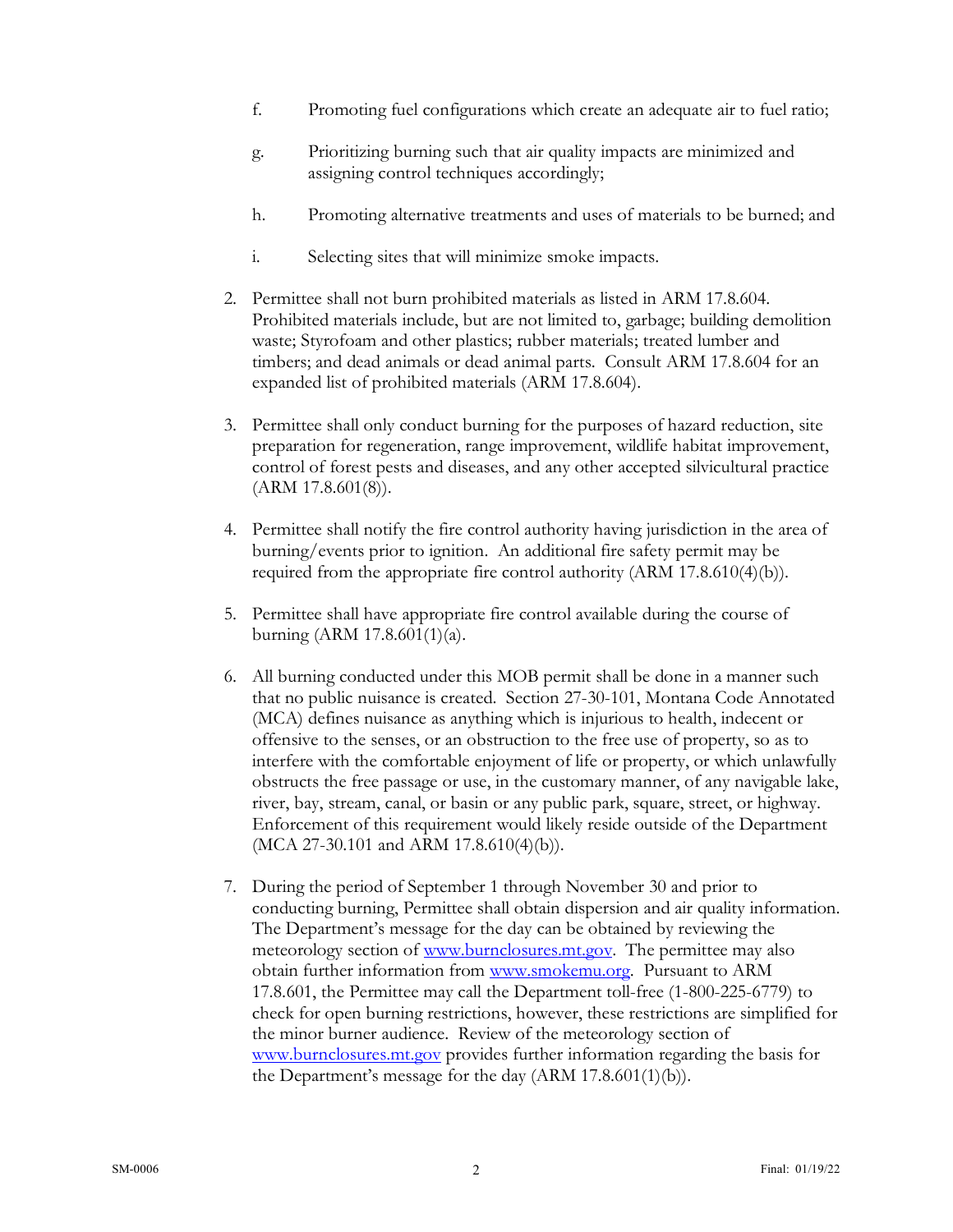- <span id="page-3-0"></span>8. During the period of December 1 to February 28, Permittee may conduct burning if the following conditions are met and approval is granted by the Department:
	- a. Provide the Department meteorologist with the following at least 72 hours in advance of proposed burn date (ARM 17.8.610(1)):
		- i. a legal description of each planned site of open burning or a detailed map showing the location of each planned site of open burning;
		- ii. the elevation of each planned site of open burning;
		- iii. the method of burning to be used at each planned site of open burning;
		- iv. the average fuel loading or total fuel loading at each site to be burned.
	- b. Receive morning of approval from Department meteorologist before ignition.
	- c. The Department reviews wintertime open burning requests (December 1 through February 29) on a case-by-case basis. The Department may prohibit wintertime open burning at any time (ARM 17.8.610(4)(b)).
	- d. This permit may be subject to superseding local authority in Lewis and Clark, Flathead, Missoula, Lincoln, Yellowstone, and Cascade counties. Local jurisdictions may impose different or more stringent requirements. Permittee shall confer with county authorities when performing burning in their respective jurisdictions.
- 9. For all burning described in Section II.A[.7](#page-2-0) and II.A[.8,](#page-3-0) BACT includes burning only during the time periods specified by the Department, which may be determined by calling the Department at (800) 225-6779 (ARM 17.8.601(1) and ARM 17.8.610(4)(b)).
- 10. Anyone conducting burning shall comply with requirements of ARM Title 17, Chapter 8, Subchapter 6.
- <span id="page-3-1"></span>11. Permittee shall not conduct burning within the city limits of any city in the state of Montana (ARM 17.8.610(4)(b)).
	- a. The Department may, on a case by case basis, grant exemption to Section II[.11,](#page-3-1) provided a written request is made from the Permittee, and written exemption granted by the Department.
	- b. An exemption is conditional based on Permittee's adherence to any supplementary conditions set forth in the Department's written exemption.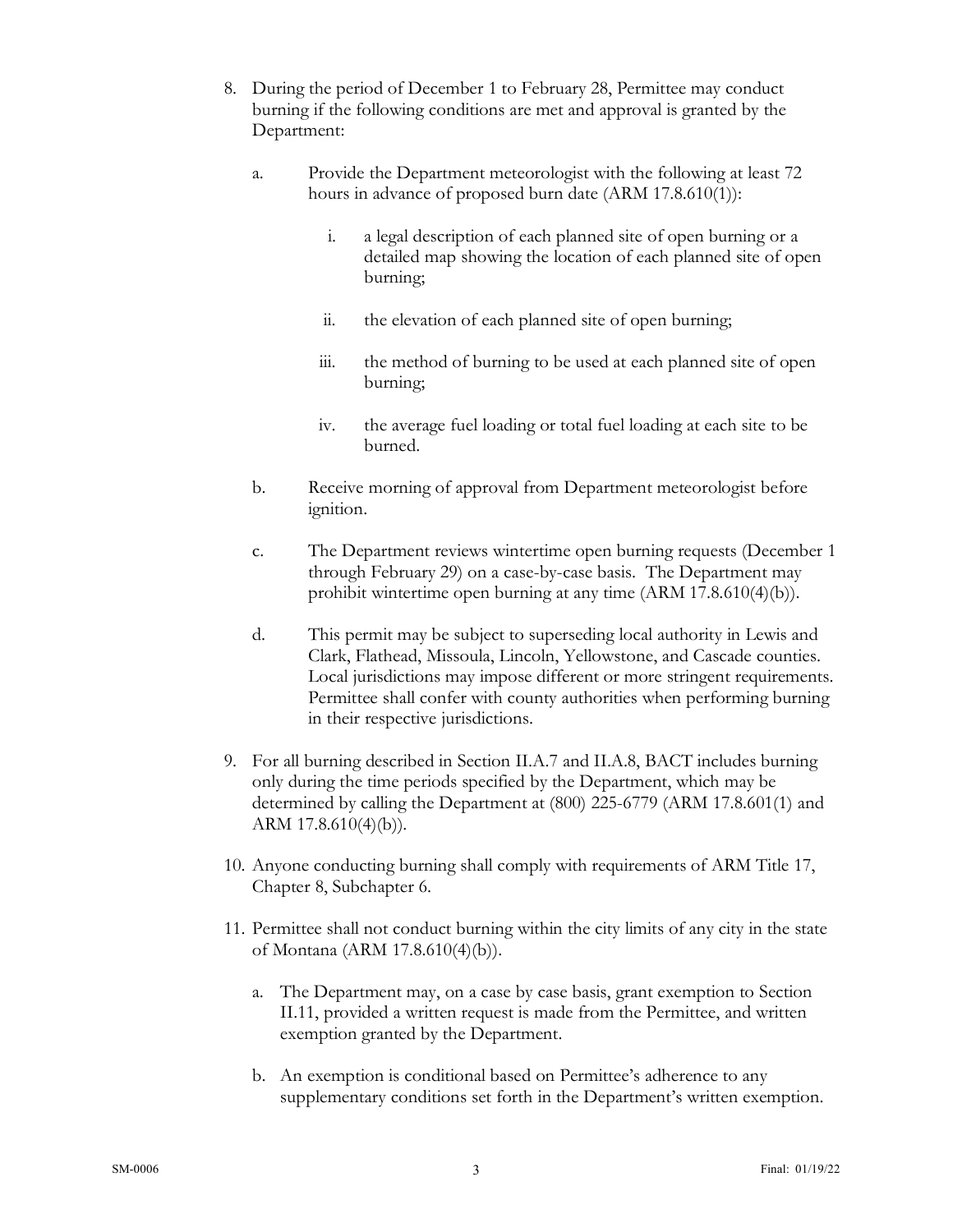- <span id="page-4-0"></span>12. For each proposed burn, Permittee shall provide the Department with the proposed burn date, burn identification, location, size in acres, elevation, method of burning, and average fuel loading or total tons of fuel to be disposed (ARM  $17.8.610(4)(b)$ .
- 13. Permittee shall categorize smoke emissions from each proposed burn and as either natural or anthropogenic. The categorization should be entered into the AMS database (ARM 17.8.610(4)(b)).
- 14. By February 15th, Permittee shall submit to the Department an annual report containing completed burning information from January 1st to December 31st of the preceding year. The report should be made in excel or equivalent format, and include the information required by Section II.A[.12](#page-4-0) (ARM 17.8.505(13)).

## B. General Conditions

1. Inspection

The Permittee shall provide the Department access to any burning site at reasonable times for the purpose of making inspections or surveys, collecting samples, obtaining data, and otherwise conducting all necessary functions related to this MOB permit (ARM 17.8.610(4)(b)).

2. Waiver

The MOB permit and all the terms, conditions, and matters stated herein shall be deemed accepted if the recipient fails to appeal as set forth below.

3. Compliance with Statutes and Regulations

The citation of requirements, limitations, and conditions in this MOB permit does not relieve the applicant from the obligation to comply with all applicable statutes and administrative regulations, including amendments thereto, nor waive the right of the Department to require compliance with all applicable statutes and administrative regulations, including amendments thereto (ARM 17.8.756).

4. Enforcement

Violations of limitations, conditions, and requirements contained herein or the violation of any applicable statutes and administrative regulations may constitute grounds for permit revocation, penalties or other enforcement as specified in Section 75-2-401 *et seq*., MCA.

5. Appeals

When the Department approves or denies the application for a MOB permit under this rule, a person who is jointly or severally adversely affected by the Department's decision may request a hearing before the Board of Environmental Review (Board). The request for a hearing must be filed within 15 days after the Department renders its decision. An affidavit setting